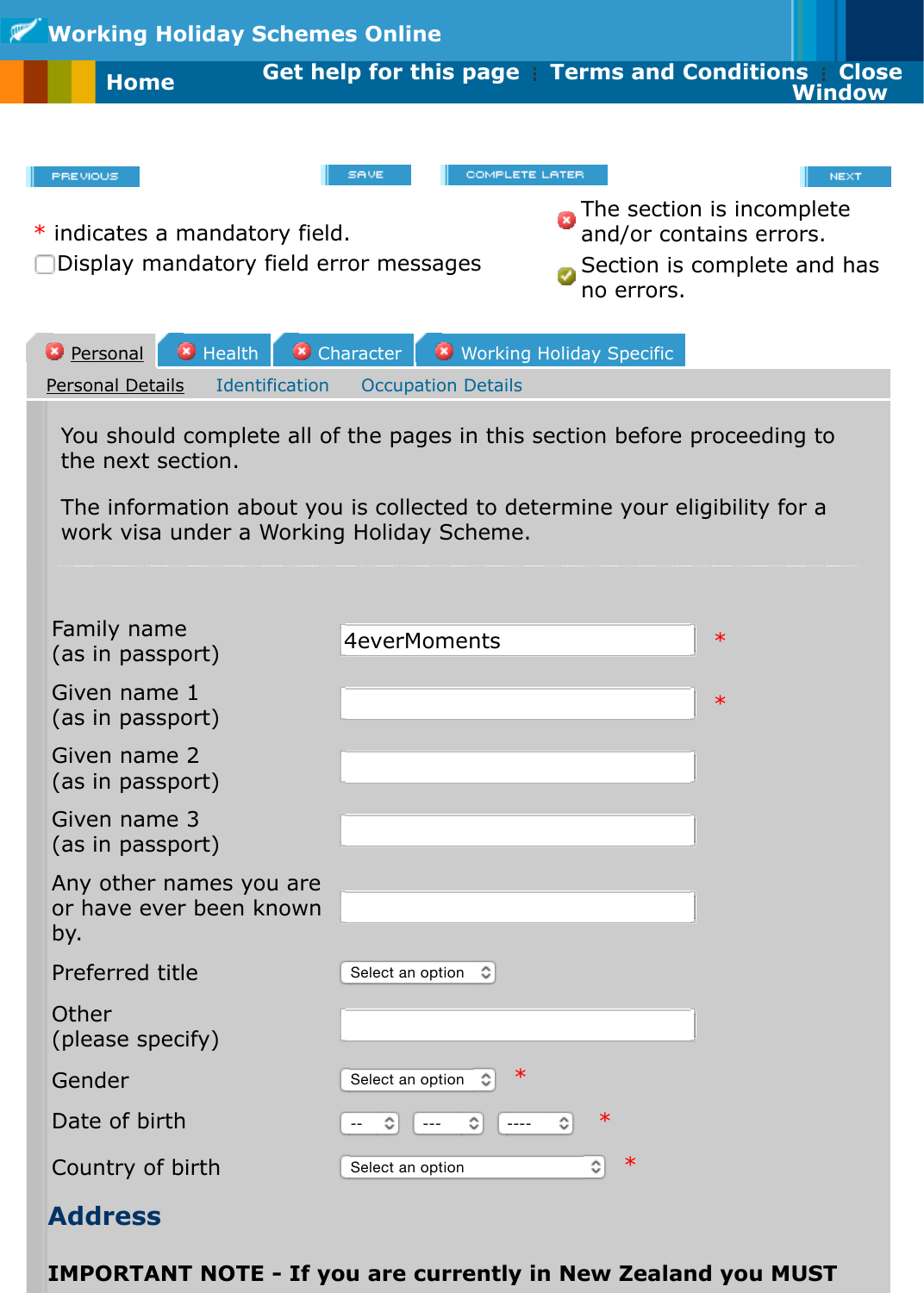| City                                                                                      | $\ast$                                                               |
|-------------------------------------------------------------------------------------------|----------------------------------------------------------------------|
| <b>Province/State</b>                                                                     |                                                                      |
| PIN/ZIP code                                                                              |                                                                      |
| Country<br>Select an option                                                               | ∗<br>≎                                                               |
|                                                                                           |                                                                      |
| <b>Contact Details</b>                                                                    |                                                                      |
|                                                                                           | (Please provide the telephone numbers at which you can be contacted) |
| Phone (daytime)                                                                           |                                                                      |
|                                                                                           | (CountryCode AreaCode TelephoneNumber e<br>64 4 1234567)             |
| Phone (night)                                                                             |                                                                      |
|                                                                                           | (CountryCode AreaCode TelephoneNumber e<br>64 4 1234567)             |
| Phone (mobile)                                                                            |                                                                      |
|                                                                                           | (CountryCode NetworkCode TelephoneNumb<br>e.g. 64 21 1234567)        |
| Fax                                                                                       |                                                                      |
| Email address<br>(this address will be used<br>to contact you about this<br>application). | $\ast$                                                               |
| Are you represented by<br>an immigration adviser?                                         | ∗<br>Select an option                                                |
| Communication method                                                                      | ∗<br>≎<br>Email                                                      |
| Do you have a Visa or<br>MasterCard card available<br>for payment?                        | ∗<br>Select an option                                                |